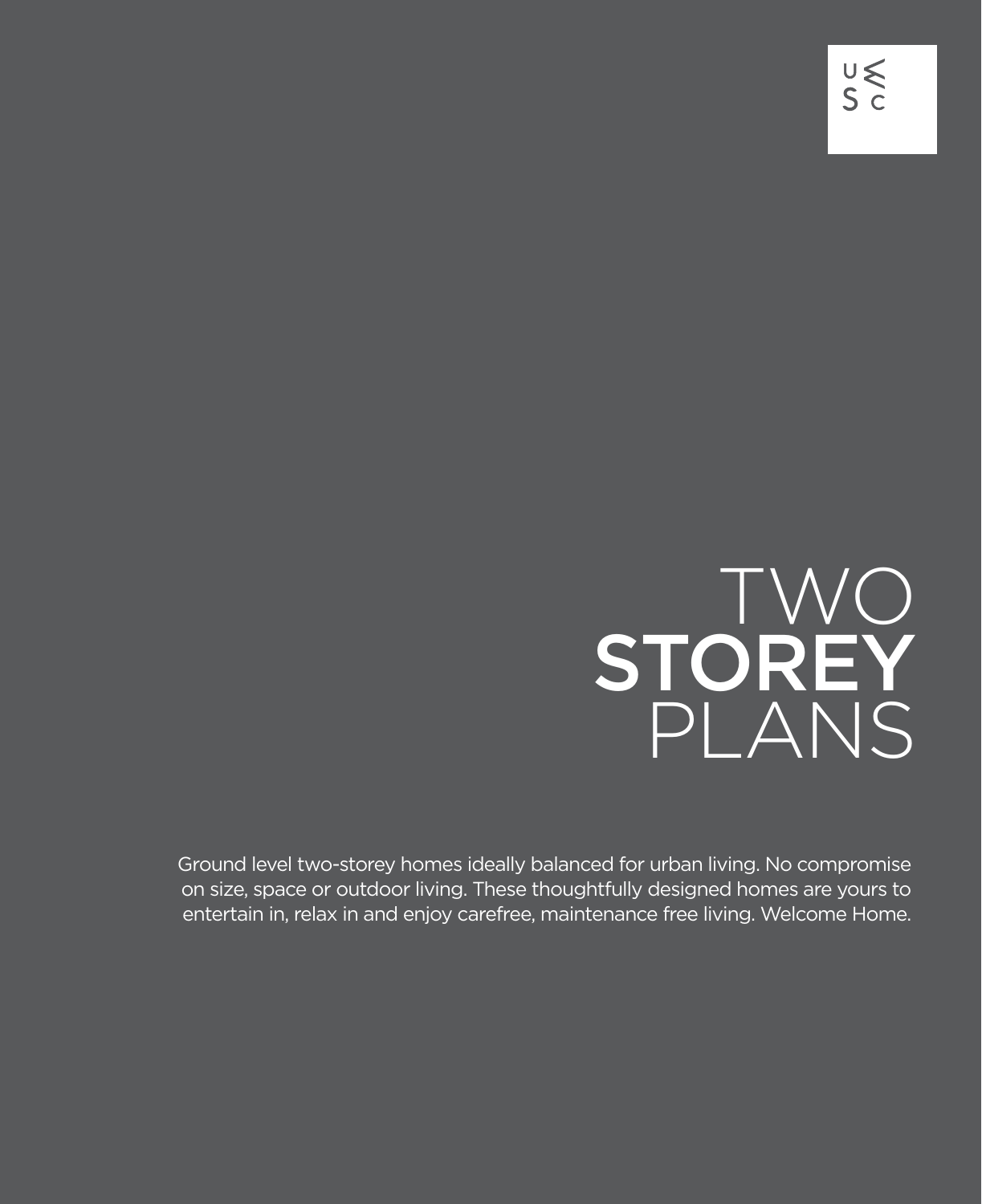UWSC / Two Storey Collection



Patio 90 SQFT



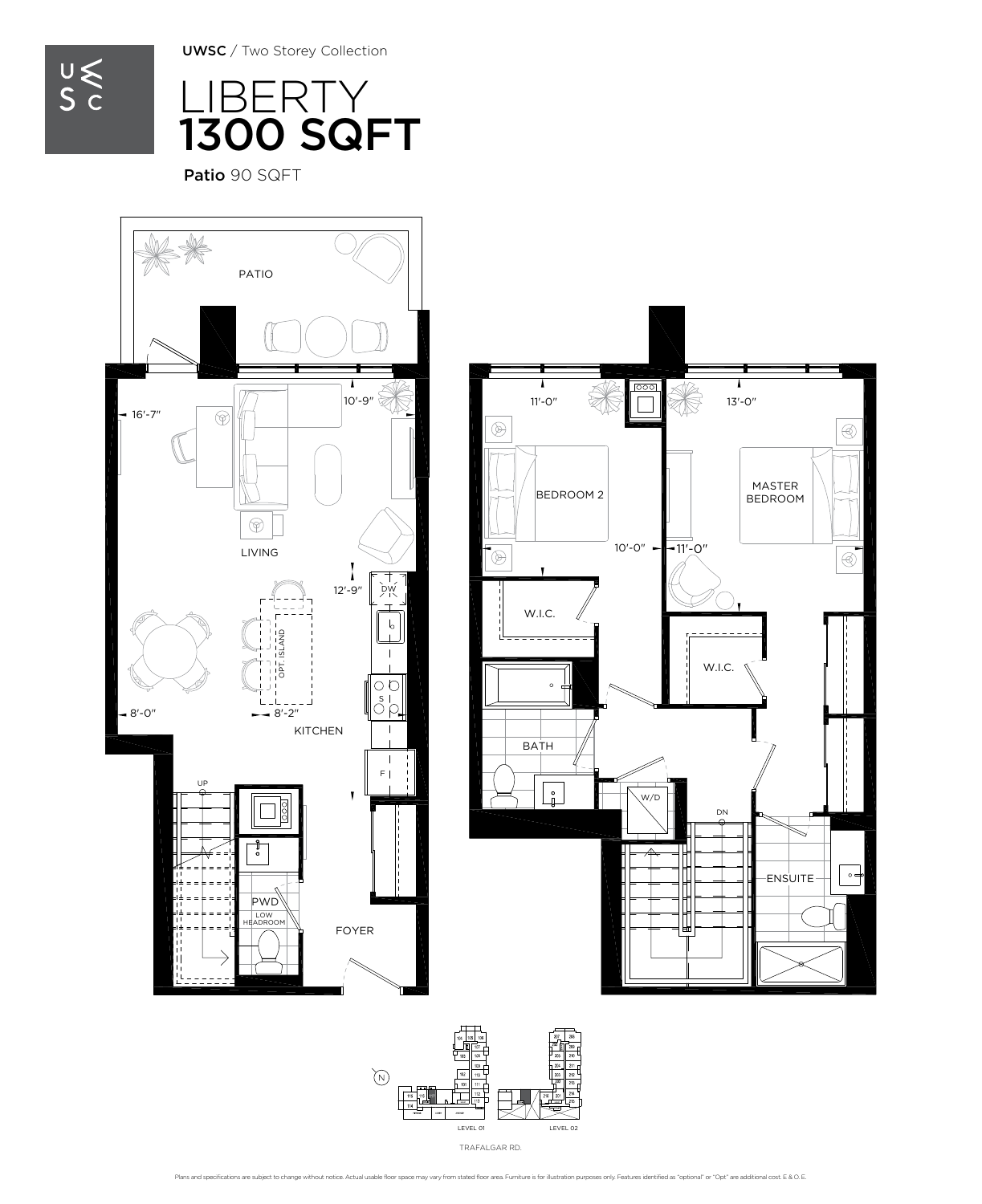$\underset{\mathsf{S}}{\mathsf{U}}\underset{\mathsf{C}}{\leqslant}$ 

UWSC / Two Storey Collection



Patio 125 SQFT





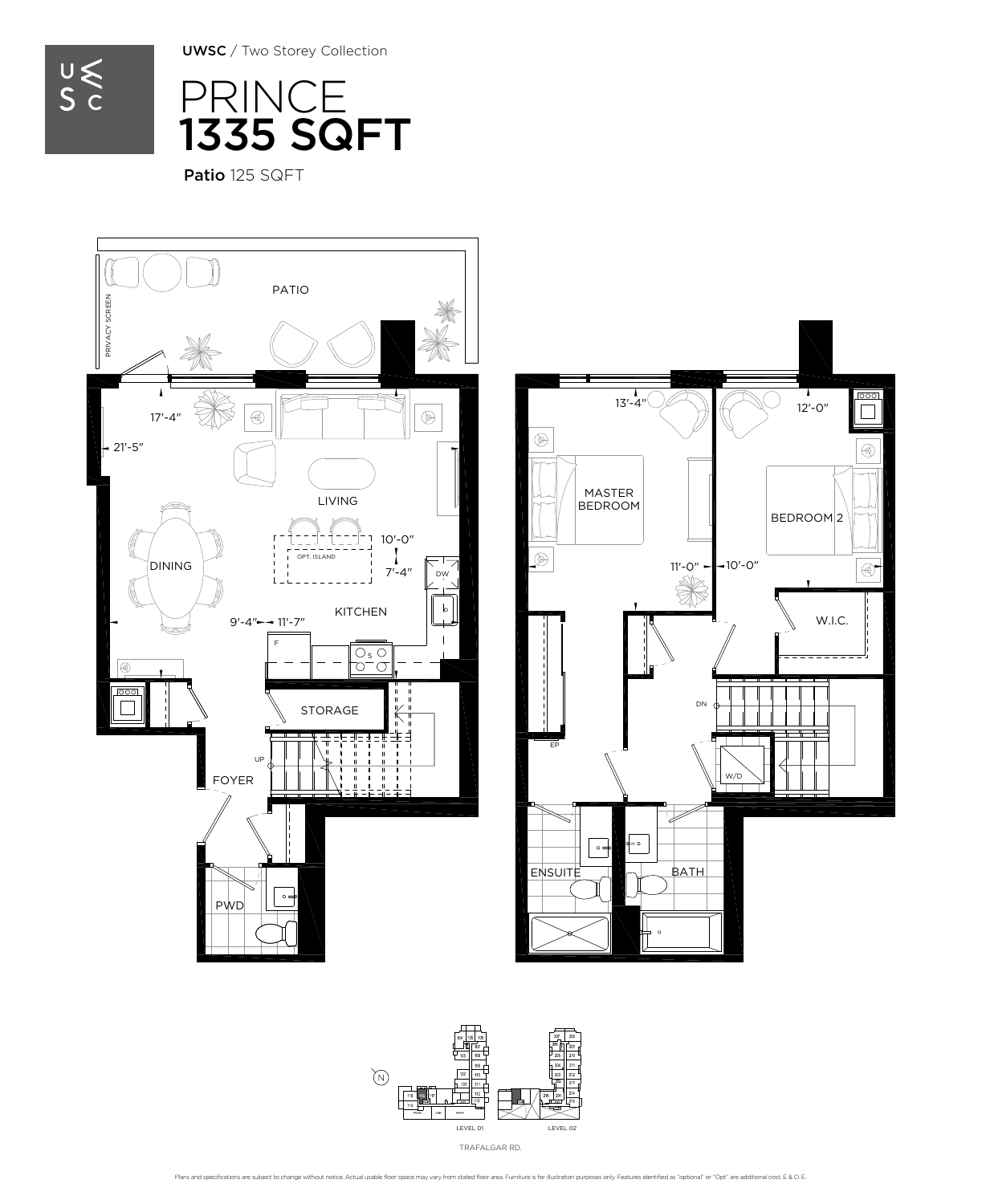UWSC / Two Storey Collection



SPRING 1390 SQFT

Patio 640 SQFT / Balcony 1 & 2 (L2) 125 SQFT (TOTAL COMBINED AREA)